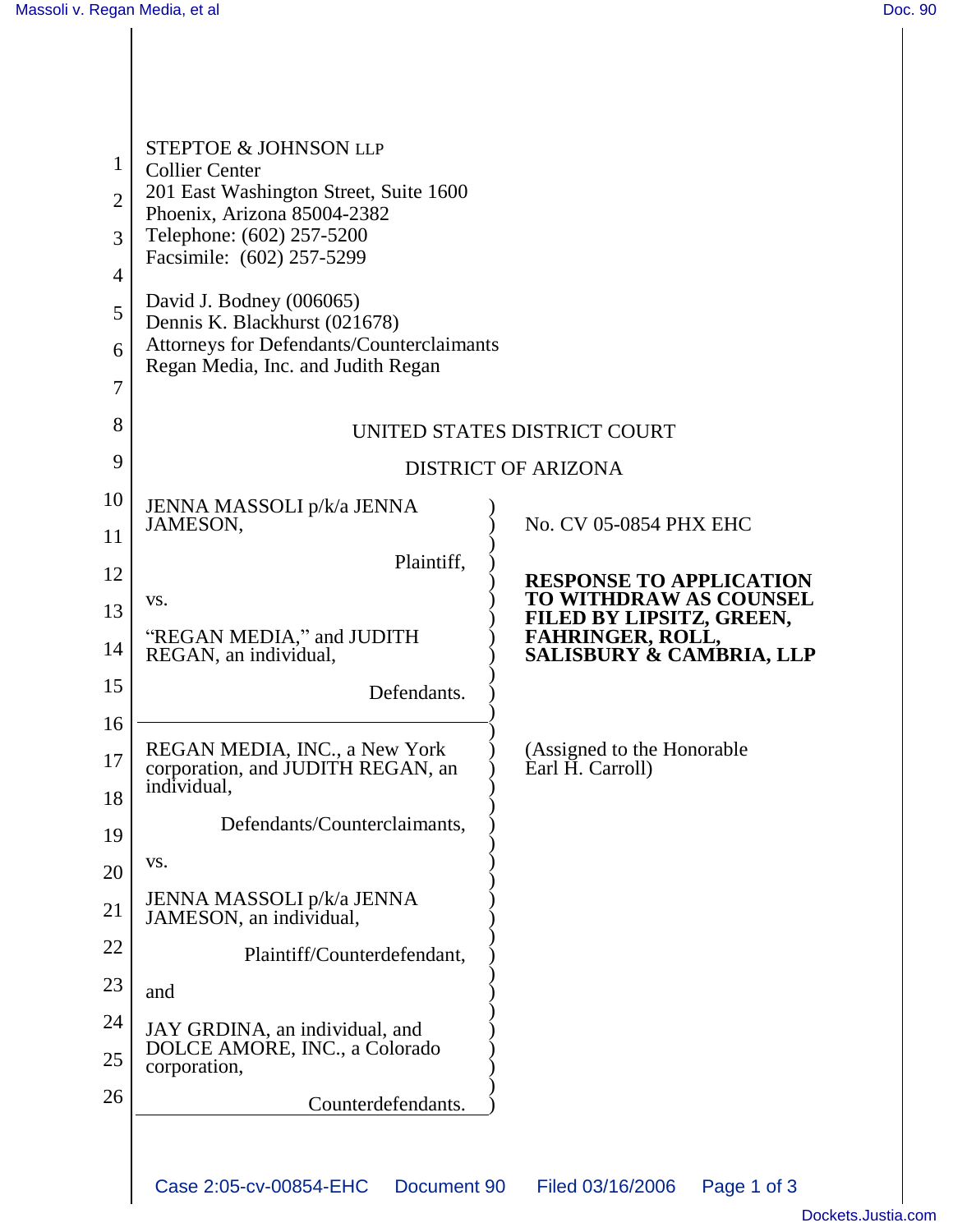| $\mathbf{1}$   | Defendants/Counterclaimants Regan Media, Inc. and Judith Regan                             |
|----------------|--------------------------------------------------------------------------------------------|
| $\overline{2}$ | (collectively, "Defendants") do not object to the Application to Withdraw as Counsel filed |
| $\mathfrak{Z}$ | by Lipsitz, Green, Fahringer, Roll, Salisbury & Cambria, LLP.                              |
| 4              |                                                                                            |
| 5              | Respectfully submitted this 16 <sup>th</sup> day of March, 2006.                           |
| 6              | STEPTOE & JOHNSON LLP                                                                      |
| 7              | By: /s/ David J. Bodney                                                                    |
| 8              | David J. Bodney<br>Dennis K. Blackhurst                                                    |
| 9              | <b>Collier Center</b><br>201 East Washington Street                                        |
| 10             | Suite 1600<br>Phoenix, Arizona 85004-2382                                                  |
| 11             | Attorneys for Defendants/                                                                  |
| 12             | Counterclaimants Regan Media, Inc. and<br>Judith Regan                                     |
| 13             |                                                                                            |
| 14             |                                                                                            |
| 15             |                                                                                            |
| 16             |                                                                                            |
| 17             |                                                                                            |
| 18             |                                                                                            |
| 19             |                                                                                            |
| 20             |                                                                                            |
| 21             |                                                                                            |
| 22<br>23       |                                                                                            |
| 24             |                                                                                            |
| 25             |                                                                                            |
| 26             |                                                                                            |
|                |                                                                                            |
|                | $\overline{2}$                                                                             |
|                | Case 2:05-cv-00854-EHC<br>Filed 03/16/2006<br>Document 90<br>Page 2 of 3                   |